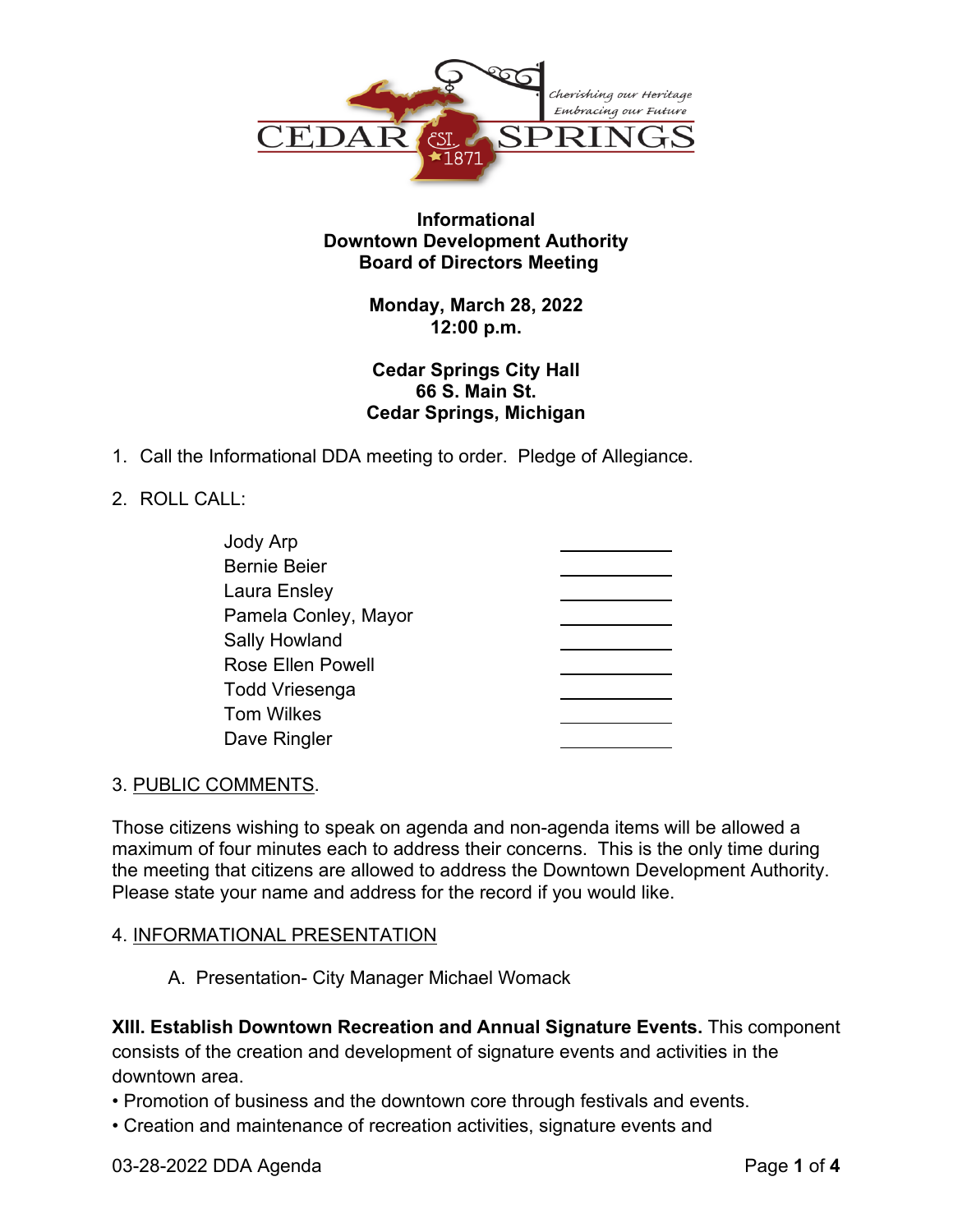ongoing attractions to increase the downtown core's attractiveness to visitors, drawing people to the downtown core and encouraging them to linger in the downtown area.

• Such other improvements as the City of Cedar Springs Downtown Development Authority Board deems to be necessary or incidental to the items set forth above.

• This component is expected to take twenty (20) years to complete at an estimated cost of \$200,000.

B. Public Question & Answer

# 5. ADJOURNMENT.



### **Regular Downtown Development Authority Board of Directors Meeting**

### **AGENDA**

**Monday, March 28, 2022 12:00 p.m.**

# **Cedar Springs City Hall 66 S. Main St. Cedar Springs, Michigan**

1. Call the meeting to order. Pledge of Allegiance.

### 2. ROLL CALL:

| Jody Arp                 |  |
|--------------------------|--|
| <b>Bernie Beier</b>      |  |
| Laura Ensley             |  |
| Pamela Conley, Mayor     |  |
| <b>Sally Howland</b>     |  |
| <b>Rose Ellen Powell</b> |  |
| Dave Ringler             |  |
| <b>Todd Vriesenga</b>    |  |
| <b>Tom Wilkes</b>        |  |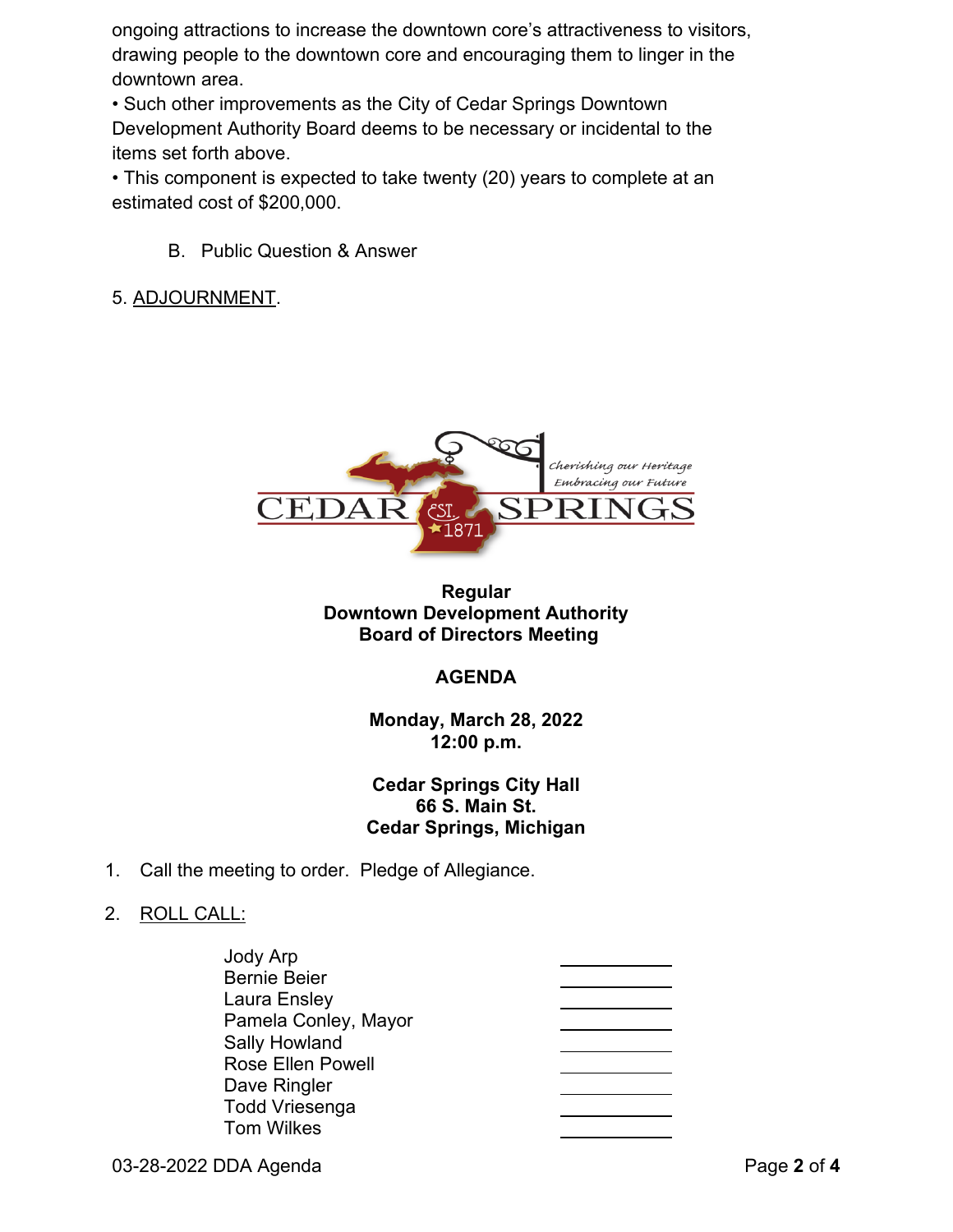### 3. PUBLIC COMMENTS.

Those citizens wishing to speak on agenda and non-agenda items will be allowed a maximum of four minutes each to address their concerns. This is the only time during the meeting that citizens are allowed to address the Downtown Development Authority. Please state your name and address for the record if you would like.

# 4. CONFLICTS OF INTEREST AND EX-PARTE COMMUNICATION INQUIRY.

5. APPROVAL OF AGENDA.

### 6. CONSENT AGENDA.

- A. Motion to approve the minutes of the regular February 28, 2022 meeting.
- B. Motion to accept and file the financial report.
- C. Motion to approve the MNRTF letter of support

# 7. UNFINISHED BUSINESS.

- A. Motion to approve and recommend the 2022-2023 DDA Budget to the City Council.
	- a. Proposed 2022-23 Budget
		- i. \$500 Portable Restrooms
		- ii. \$3,000 Community Event Sponsorship (*Concerts \$1500, Bike Race \$1,500*)
		- iii. \$500 Signs (social district)
		- iv. \$20,000 Parking Lots and Parking Lot signage/improvements
		- v. \$10,000 Employee
		- vi. \$5,000 Public Art (Mural/Sculptures/Banners)
		- vii. \$5,000 Kent Theater festival or streetscape envisioning
		- viii. \$500 Flower Box Expense
		- ix. \$8,000 for Winter Holiday Lights Display
		- x. \$300 Printing and Publishing
		- xi. \$100 Water Utility Expense
		- xii. \$500 Electric Utility Expense
		- xiii. \$1,000 Wages
		- xiv. \$1,000 Equipment Rental Expense
		- xv. \$1,000 Material Expense
		- xvi. \$6,000 Winter Snow Removal
		- xvii. \$6,080 Sidewalks
		- xviii. Budget=\$ 68,480.00
		- xix.
- B. 71 N. Main St. mural modification proposal
	- a. Draft Proposed Mural
	- b. Mural contract relevant portions
- C. Discussion on 2022-23 Downtown lighting display purchase and installation a. \$950 for HOCS labor